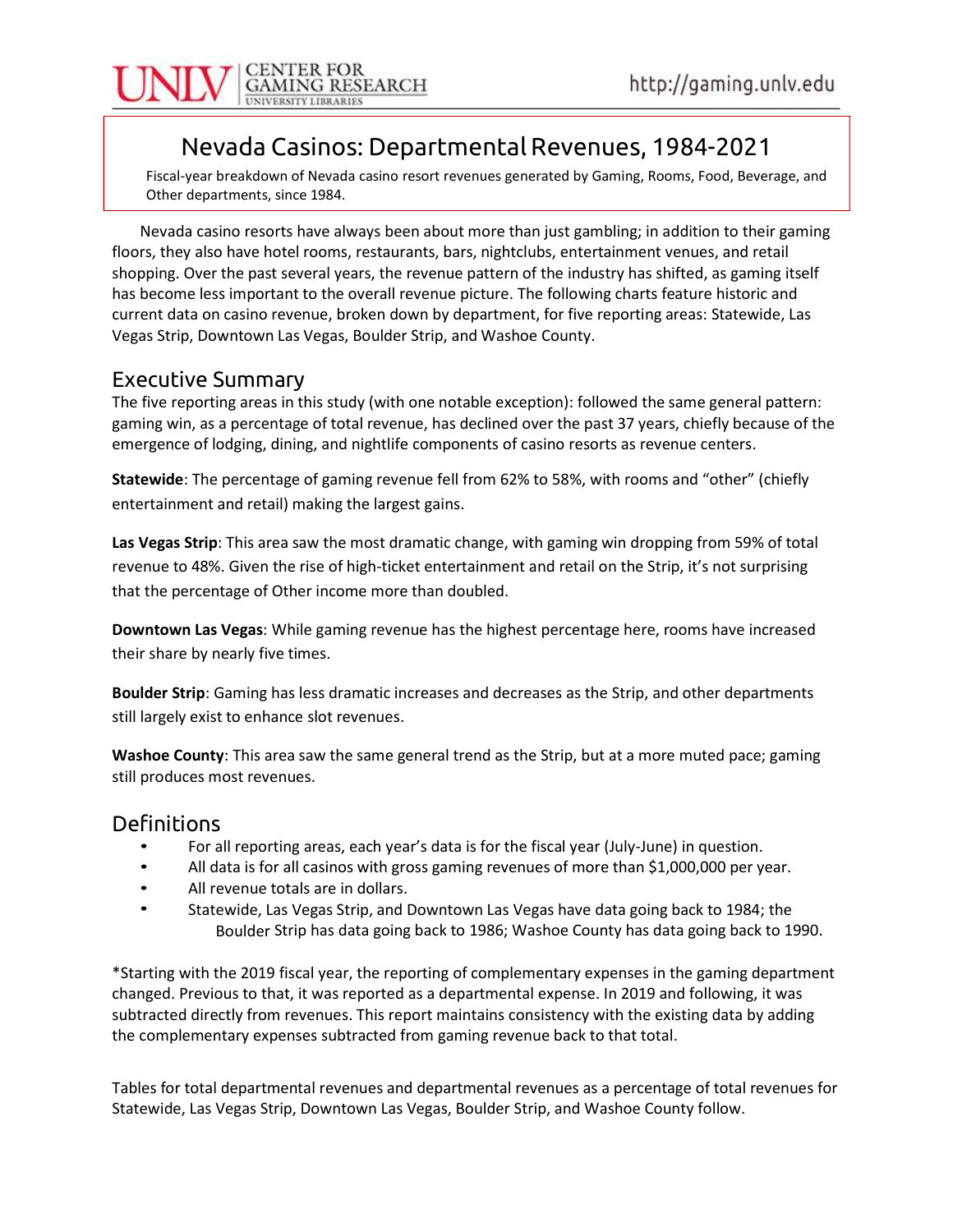

### Nevada Statewide: Total Departmental Revenues

|      | Gaming         | Rooms         | Food          | <b>Beverage</b> | Other         | Total          |
|------|----------------|---------------|---------------|-----------------|---------------|----------------|
| 1984 | 2,941,428,012  | 566,156,219   | 581,595,132   | 362,828,613     | 295,851,145   | 4,747,859,121  |
| 1985 | 3,103,770,229  | 628,449,182   | 613,346,601   | 367,453,622     | 331,889,506   | 5,044,909,140  |
| 1986 | 3,264,287,310  | 683,898,360   | 655,566,917   | 390,848,711     | 341,646,223   | 5,336,247,521  |
| 1987 | 3,667,783,405  | 813,247,135   | 733,476,042   | 426,375,387     | 402,354,201   | 6,043,236,170  |
| 1988 | 4,094,869,746  | 902,301,271   | 807,266,286   | 445,462,697     | 463,508,549   | 6,713,408,549  |
| 1989 | 4,514,157,698  | 984,366,288   | 872,809,645   | 467,012,296     | 467,445,084   | 7,305,791,011  |
| 1990 | 4,952,978,992  | 1,106,894,261 | 954,405,944   | 486,855,601     | 577,102,897   | 8,078,237,695  |
| 1991 | 5,513,297,150  | 1,229,942,369 | 1,058,347,100 | 522,426,855     | 693,175,807   | 9,017,189,281  |
| 1992 | 5,584,559,864  | 1,267,776,843 | 1,101,621,195 | 524,422,399     | 675,259,642   | 9,153,639,943  |
| 1993 | 5,880,592,442  | 1,339,427,941 | 1,138,766,207 | 537,203,293     | 725,169,562   | 9,621,159,445  |
| 1994 | 6,504,348,451  | 1,586,137,853 | 1,299,990,707 | 587,519,449     | 918,835,264   | 10,896,831,724 |
| 1995 | 7,030,994,404  | 1,859,662,260 | 1,421,170,434 | 623,768,643     | 1,059,831,302 | 11,995,427,043 |
| 1996 | 7,390,435,180  | 2,031,245,547 | 1,538,647,478 | 653,150,355     | 1,190,456,543 | 12,803,935,103 |
| 1997 | 7,493,752,537  | 2,221,197,908 | 1,624,850,886 | 684,935,887     | 1,260,699,383 | 13,285,436,601 |
| 1998 | 7,743,934,793  | 2,321,374,479 | 1,749,854,499 | 721,368,846     | 1,340,672,935 | 13,877,205,552 |
| 1999 | 8,426,224,115  | 2,620,334,244 | 1,948,532,037 | 787,990,885     | 1,609,317,375 | 15,392,398,656 |
| 2000 | 9,308,916,419  | 3,164,911,960 | 2,244,386,384 | 900,462,147     | 1,938,623,378 | 17,557,300,288 |
| 2001 | 9,310,594,712  | 3,467,373,027 | 2,380,945,057 | 935,318,129     | 2,009,181,208 | 18,103,412,133 |
| 2002 | 8,911,540,280  | 3,176,595,811 | 2,333,328,751 | 940,936,501     | 1,939,443,694 | 17,301,845,037 |
| 2003 | 9,250,496,837  | 3,336,388,124 | 2,444,599,343 | 983,658,703     | 1,963,009,090 | 17,978,152,097 |
| 2004 | 9,883,510,737  | 3,822,385,406 | 2,680,721,746 | 1,081,637,344   | 2,117,847,217 | 19,586,102,450 |
| 2005 | 10,662,454,467 | 4,284,610,141 | 2,929,535,277 | 1,165,972,108   | 2,313,629,440 | 21,356,201,433 |
| 2006 | 11,809,095,031 | 4,886,472,087 | 3,305,638,824 | 1,308,004,191   | 2,771,897,303 | 24,081,107,436 |
| 2007 | 12,480,790,793 | 5,129,980,388 | 3,401,217,422 | 1,398,854,293   | 2,846,184,463 | 25,257,027,359 |
| 2008 | 12,040,879,888 | 5,113,021,078 | 3,518,856,739 | 1,331,969,074   | 3,000,097,270 | 25,004,824,049 |
| 2009 | 10,514,718,393 | 4,264,647,800 | 3,191,256,499 | 1,328,324,592   | 2,712,417,628 | 22,011,364,912 |
| 2010 | 9,906,558,446  | 3,938,031,442 | 3,040,918,370 | 1,370,073,976   | 2,597,978,734 | 20,853,560,968 |
| 2011 | 10,168,621,415 | 4,345,019,868 | 3,252,131,103 | 1,503,719,235   | 2,742,572,695 | 22,012,064,316 |
| 2012 | 10,283,752,257 | 4,722,986,200 | 3,457,328,243 | 1,634,163,909   | 2,878,356,884 | 22,976,587,493 |
| 2013 | 10,395,664,377 | 4,788,237,661 | 3,454,351,627 | 1,660,036,952   | 2,777,509,875 | 23,075,800,492 |
| 2014 | 10,641,153,886 | 5,145,739,071 | 3,570,804,695 | 1,674,834,485   | 2,863,422,032 | 23,895,954,169 |
| 2015 | 10,622,398,628 | 5,403,398,618 | 3,756,031,464 | 1,724,946,447   | 3,084,792,812 | 24,591,388,351 |
| 2016 | 10,760,756,016 | 5,829,851,047 | 3,871,751,533 | 1,730,949,389   | 3,041,576,002 | 25,234,833,987 |
| 2017 | 11,109,963,417 | 6,165,784,751 | 3,890,157,739 | 1,804,476,733   | 3,204,316,632 | 26,174,699,272 |
| 2018 | 11,595,722,030 | 6,239,824,567 | 4,027,631,792 | 1,938,358,366   | 3,306,343,097 | 27,107,879,852 |
| 2019 | 11,960,145,391 | 6,554,079,153 | 4,284,997,302 | 2,116,672,794   | 3,094,159,438 | 28,010,054,078 |
| 2020 | 9,271,951,349  | 4,784,004,529 | 3,173,470,837 | 1,504,428,454   | 2,309,628,755 | 21,043,483,924 |
| 2021 | 10,617,738,860 | 3,205,555,530 | 1,728,094,142 | 1,214,220,726   | 1,635,890,092 | 18,401,499,350 |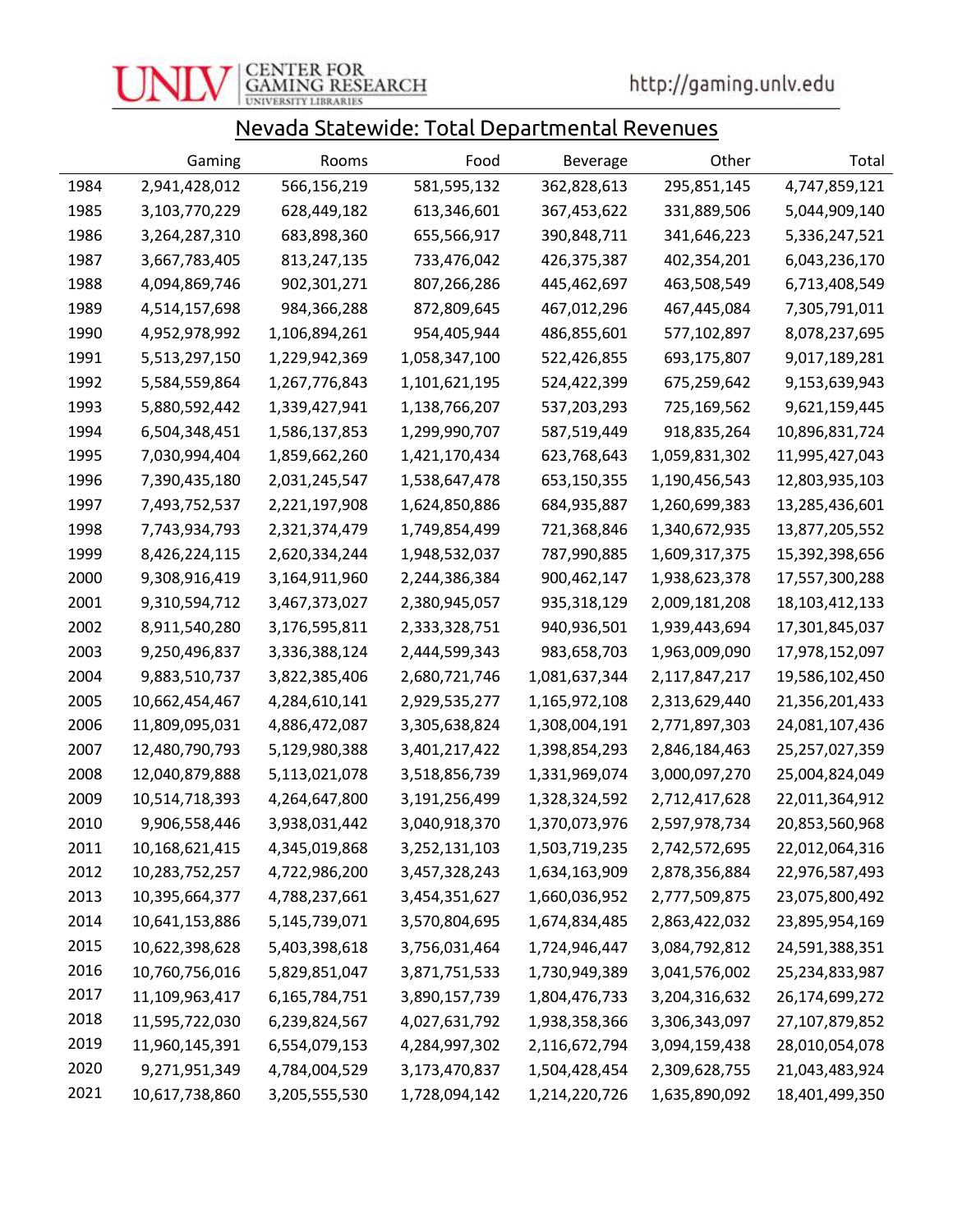## Nevada Statewide: Departmental Percentages of Total Revenue

|      | Gaming | Rooms  | Food   | <b>Beverage</b> | Other  |
|------|--------|--------|--------|-----------------|--------|
| 1984 | 61.95% | 11.92% | 12.25% | 7.64%           | 6.23%  |
| 1985 | 61.52% | 12.46% | 12.16% | 7.28%           | 6.58%  |
| 1986 | 61.17% | 12.82% | 12.29% | 7.32%           | 6.40%  |
| 1987 | 60.69% | 13.46% | 12.14% | 7.06%           | 6.66%  |
| 1988 | 61.00% | 13.44% | 12.02% | 6.64%           | 6.90%  |
| 1989 | 61.79% | 13.47% | 11.95% | 6.39%           | 6.40%  |
| 1990 | 61.31% | 13.70% | 11.81% | 6.03%           | 7.14%  |
| 1991 | 61.14% | 13.64% | 11.74% | 5.79%           | 7.69%  |
| 1992 | 61.01% | 13.85% | 12.03% | 5.73%           | 7.38%  |
| 1993 | 61.12% | 13.92% | 11.84% | 5.58%           | 7.54%  |
| 1994 | 59.69% | 14.56% | 11.93% | 5.39%           | 8.43%  |
| 1995 | 58.61% | 15.50% | 11.85% | 5.20%           | 8.84%  |
| 1996 | 57.72% | 15.86% | 12.02% | 5.10%           | 9.30%  |
| 1997 | 56.41% | 16.72% | 12.23% | 5.16%           | 9.49%  |
| 1998 | 55.80% | 16.73% | 12.61% | 5.20%           | 9.66%  |
| 1999 | 54.74% | 17.02% | 12.66% | 5.12%           | 10.46% |
| 2000 | 53.02% | 18.03% | 12.78% | 5.13%           | 11.04% |
| 2001 | 51.43% | 19.15% | 13.15% | 5.17%           | 11.10% |
| 2002 | 51.51% | 18.36% | 13.49% | 5.44%           | 11.21% |
| 2003 | 51.45% | 18.56% | 13.60% | 5.47%           | 10.92% |
| 2004 | 50.46% | 19.52% | 13.69% | 5.52%           | 10.81% |
| 2005 | 49.93% | 20.06% | 13.72% | 5.46%           | 10.83% |
| 2006 | 49.04% | 20.29% | 13.73% | 5.43%           | 11.51% |
| 2007 | 49.42% | 20.31% | 13.47% | 5.54%           | 11.27% |
| 2008 | 48.15% | 20.45% | 14.07% | 5.33%           | 12.00% |
| 2009 | 47.77% | 19.37% | 14.50% | 6.03%           | 12.32% |
| 2010 | 47.51% | 18.88% | 14.58% | 6.57%           | 12.46% |
| 2011 | 46.20% | 19.74% | 14.77% | 6.83%           | 12.46% |
| 2012 | 44.76% | 20.56% | 15.05% | 7.11%           | 12.53% |
| 2013 | 45.05% | 20.75% | 14.97% | 7.19%           | 12.04% |
| 2014 | 44.53% | 21.53% | 14.94% | 7.01%           | 11.98% |
| 2015 | 43.20% | 21.97% | 15.27% | 7.01%           | 12.54% |
| 2016 | 42.64% | 23.10% | 15.34% | 6.86%           | 12.05% |
| 2017 | 42.45% | 23.56% | 14.86% | 6.89%           | 12.24% |
| 2018 | 42.78% | 23.02% | 14.86% | 7.15%           | 12.20% |
| 2019 | 42.70% | 23.40% | 15.30% | 7.56%           | 11.05% |
| 2020 | 44.06% | 22.73% | 15.08% | 7.15%           | 10.98% |
| 2021 | 57.70% | 17.42% | 9.39%  | 6.60%           | 8.89%  |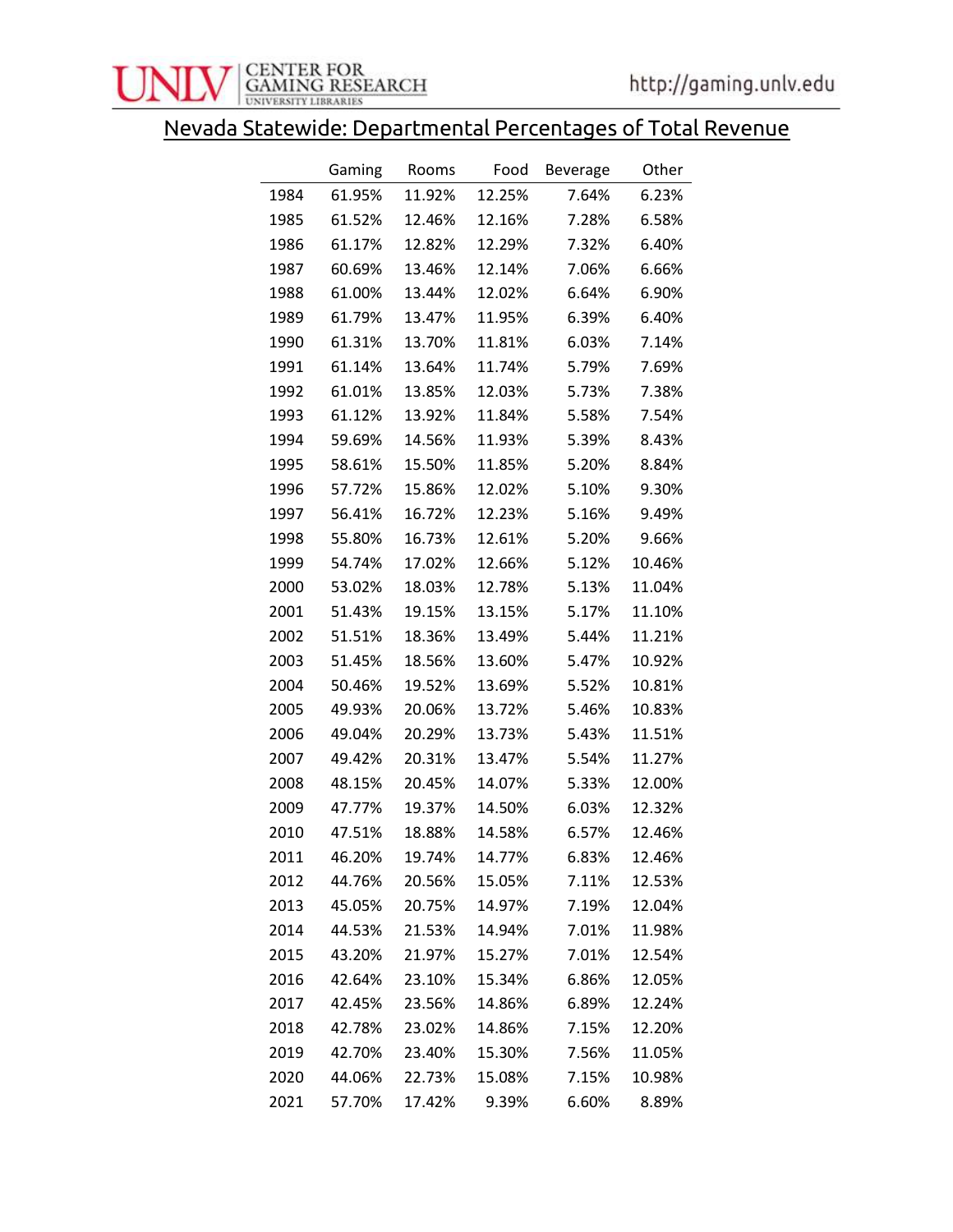

http://gaming.unlv.edu

### Las Vegas Strip: Total Departmental Revenues

|      | Gaming        | Rooms         | Food          | <b>Beverage</b> | Other         | Total          |
|------|---------------|---------------|---------------|-----------------|---------------|----------------|
| 1984 | 1,267,999,188 | 348,273,688   | 246,872,062   | 166,745,337     | 132,903,308   | 2,162,793,583  |
| 1985 | 1,318,567,513 | 380,654,362   | 256,805,991   | 163,540,018     | 159,612,318   | 2,279,180,202  |
| 1986 | 1,371,208,476 | 402,068,441   | 272,544,630   | 175,546,625     | 159,452,622   | 2,380,820,794  |
| 1987 | 1,597,414,023 | 490,046,653   | 316,436,275   | 200,108,014     | 201,397,634   | 2,805,402,599  |
| 1988 | 1,739,265,206 | 524,470,004   | 339,301,682   | 206,996,577     | 224728113     | 3,034,761,582  |
| 1989 | 2,023,619,120 | 571,938,967   | 382,878,173   | 226,285,368     | 226,897,520   | 3,431,619,148  |
| 1990 | 2,278,666,097 | 662,311,307   | 441,234,069   | 237,866,174     | 319,254,211   | 3,939,331,858  |
| 1991 | 2,616,868,246 | 761,203,722   | 505,510,009   | 255,183,771     | 393,102,094   | 4,531,867,842  |
| 1992 | 2,530,932,046 | 775,713,227   | 513,980,809   | 246,575,971     | 396,490,441   | 4,463,692,494  |
| 1993 | 2,680,865,771 | 821,671,207   | 531,056,812   | 252,566,355     | 421,042,511   | 4,707,202,656  |
| 1994 | 3,188,994,040 | 1,048,102,543 | 659,455,174   | 291,356,958     | 589,963,542   | 5,777,872,257  |
| 1995 | 3,516,053,825 | 1,283,252,531 | 729,748,118   | 317,194,130     | 691,429,701   | 6,537,678,305  |
| 1996 | 3,629,745,193 | 1,391,133,176 | 753,484,715   | 324,187,692     | 767,803,505   | 6,866,354,281  |
| 1997 | 3,650,458,259 | 1,535,714,914 | 774,730,169   | 331,632,990     | 794,729,862   | 7,087,266,194  |
| 1998 | 3,717,773,057 | 1,618,896,618 | 848,526,497   | 355, 371, 362   | 857,258,099   | 7,397,825,633  |
| 1999 | 4,128,143,954 | 1,900,913,038 | 1,027,946,303 | 412,998,801     | 1,115,447,446 | 8,585,449,542  |
| 2000 | 4,683,729,471 | 2,380,443,846 | 1,258,434,080 | 500,220,574     | 1,372,841,787 | 10,195,669,758 |
| 2001 | 4,615,644,944 | 2,648,983,961 | 1,353,845,193 | 531,510,614     | 1,419,555,878 | 10,569,540,590 |
| 2002 | 4,247,749,172 | 2,390,866,446 | 1,335,593,403 | 528,493,997     | 1,379,357,679 | 9,882,060,697  |
| 2003 | 4,490,623,007 | 2,544,812,712 | 1,429,119,078 | 567,929,522     | 1,416,202,174 | 10,448,686,493 |
| 2004 | 4,909,991,047 | 2,970,641,703 | 1,629,820,796 | 638,534,862     | 1,559,510,300 | 11,708,498,708 |
| 2005 | 5,283,122,106 | 3,367,195,538 | 1,817,712,594 | 701,189,570     | 1,736,784,685 | 12,906,004,493 |
| 2006 | 6,040,935,450 | 3,849,204,700 | 2,145,503,923 | 822,696,923     | 2,078,673,702 | 14,937,014,698 |
| 2007 | 6,490,880,088 | 4,082,315,743 | 2,179,198,017 | 890, 311, 717   | 2,180,532,325 | 15,823,237,890 |
| 2008 | 6,266,058,200 | 4,070,006,370 | 2,320,938,469 | 826,479,765     | 2,310,879,312 | 15,794,362,116 |
| 2009 | 5,330,233,592 | 3,370,478,662 | 2,066,326,184 | 847,114,503     | 2,169,509,731 | 13,783,662,672 |
| 2010 | 5,167,060,856 | 3,106,483,873 | 2,013,338,100 | 909,553,146     | 2,061,116,941 | 13,257,552,916 |
| 2011 | 5,496,667,593 | 3,517,773,750 | 2,241,771,611 | 1,044,229,654   | 2,193,637,777 | 14,494,080,385 |
| 2012 | 5,556,359,281 | 3,864,029,439 | 2,404,454,444 | 1,153,536,846   | 2,294,100,110 | 15,272,480,120 |
| 2013 | 5,751,645,823 | 3,928,746,384 | 2,414,026,178 | 1,194,266,734   | 2,249,935,257 | 15,538,620,376 |
| 2014 | 5,993,773,286 | 4,251,116,987 | 2,514,915,445 | 1,201,515,165   | 2,346,512,325 | 16,307,833,208 |
| 2015 | 5,842,272,843 | 4,469,285,123 | 2,655,370,198 | 1,243,527,461   | 2,532,189,657 | 16,741,645,282 |
| 2016 | 5,856,335,948 | 4,809,229,497 | 2,733,386,218 | 1,226,813,604   | 2,475,319,012 | 17,102,084,279 |
| 2017 | 6,038,883,957 | 5,076,044,356 | 2,744,646,455 | 1,275,422,047   | 2,627,112,800 | 17,762,109,615 |
| 2018 | 6,287,676,887 | 5,102,459,765 | 2,857,399,150 | 1,360,589,851   | 2,700,069,072 | 18,308,194,725 |
| 2019 | 6,452,367,544 | 5,331,574,521 | 3,081,995,533 | 1,400,044,913   | 2,448,544,900 | 18,714,527,411 |
| 2020 | 4,932,980,695 | 3,853,823,597 | 2,275,801,640 | 940,827,985     | 1,781,167,986 | 13,784,601,903 |
| 2021 | 4,805,633,714 | 2,330,025,746 | 1,074,231,863 | 657,839,334     | 1,137,420,495 | 10,005,151,152 |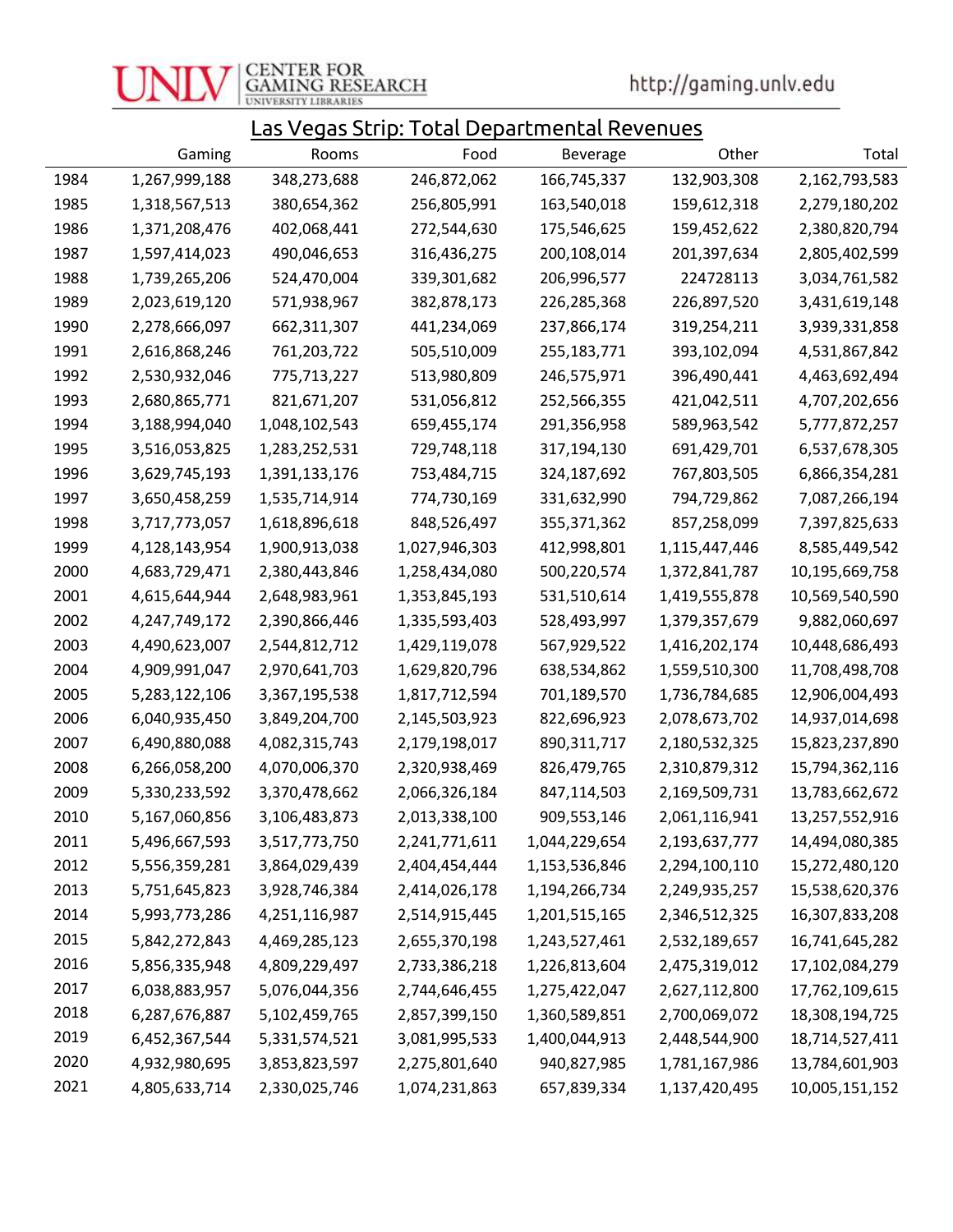

Las Vegas Strip: Departmental Percentages of Total Revenue

|      | Gaming | Rooms  | Food   | <b>Beverage</b> | Other  |
|------|--------|--------|--------|-----------------|--------|
| 1984 | 58.63% | 16.10% | 11.41% | 7.71%           | 6.14%  |
| 1985 | 57.85% | 16.70% | 11.27% | 7.18%           | 7.00%  |
| 1986 | 57.59% | 16.89% | 11.45% | 7.37%           | 6.70%  |
| 1987 | 56.94% | 17.47% | 11.28% | 7.13%           | 7.18%  |
| 1988 | 57.31% | 17.28% | 11.18% | 6.82%           | 7.41%  |
| 1989 | 58.97% | 16.67% | 11.16% | 6.59%           | 6.61%  |
| 1990 | 57.84% | 16.81% | 11.20% | 6.04%           | 8.10%  |
| 1991 | 57.74% | 16.80% | 11.15% | 5.63%           | 8.67%  |
| 1992 | 56.70% | 17.38% | 11.51% | 5.52%           | 8.88%  |
| 1993 | 56.95% | 17.46% | 11.28% | 5.37%           | 8.94%  |
| 1994 | 55.19% | 18.14% | 11.41% | 5.04%           | 10.21% |
| 1995 | 53.78% | 19.63% | 11.16% | 4.85%           | 10.58% |
| 1996 | 52.86% | 20.26% | 10.97% | 4.72%           | 11.18% |
| 1997 | 51.51% | 21.67% | 10.93% | 4.68%           | 11.21% |
| 1998 | 50.25% | 21.88% | 11.47% | 4.80%           | 11.59% |
| 1999 | 48.08% | 22.14% | 11.97% | 4.81%           | 12.99% |
| 2000 | 45.94% | 23.35% | 12.34% | 4.91%           | 13.46% |
| 2001 | 43.67% | 25.06% | 12.81% | 5.03%           | 13.43% |
| 2002 | 42.98% | 24.19% | 13.52% | 5.35%           | 13.96% |
| 2003 | 42.98% | 24.36% | 13.68% | 5.44%           | 13.55% |
| 2004 | 41.94% | 25.37% | 13.92% | 5.45%           | 13.32% |
| 2005 | 40.94% | 26.09% | 14.08% | 5.43%           | 13.46% |
| 2006 | 40.44% | 25.77% | 14.36% | 5.51%           | 13.92% |
| 2007 | 41.02% | 25.80% | 13.77% | 5.63%           | 13.78% |
| 2008 | 39.67% | 25.77% | 14.69% | 5.23%           | 14.63% |
| 2009 | 38.67% | 24.45% | 14.99% | 6.15%           | 15.74% |
| 2010 | 38.97% | 23.43% | 15.19% | 6.86%           | 15.55% |
| 2011 | 37.92% | 24.27% | 15.47% | 7.20%           | 15.13% |
| 2012 | 36.38% | 25.30% | 15.74% | 7.55%           | 15.02% |
| 2013 | 37.02% | 25.28% | 15.54% | 7.69%           | 14.48% |
| 2014 | 36.75% | 26.07% | 15.42% | 7.37%           | 14.39% |
| 2015 | 34.90% | 26.70% | 15.86% | 7.43%           | 15.13% |
| 2016 | 34.24% | 28.12% | 15.98% | 7.17%           | 14.47% |
| 2017 | 34.00% | 28.58% | 15.45% | 7.18%           | 14.79% |
| 2018 | 34.34% | 27.87% | 15.61% | 7.43%           | 14.75% |
| 2019 | 34.48% | 28.49% | 16.47% | 7.48%           | 13.08% |
| 2020 | 35.79% | 27.96% | 16.51% | 6.83%           | 12.92% |
| 2021 | 48.03% | 23.29% | 10.74% | 6.58%           | 11.37% |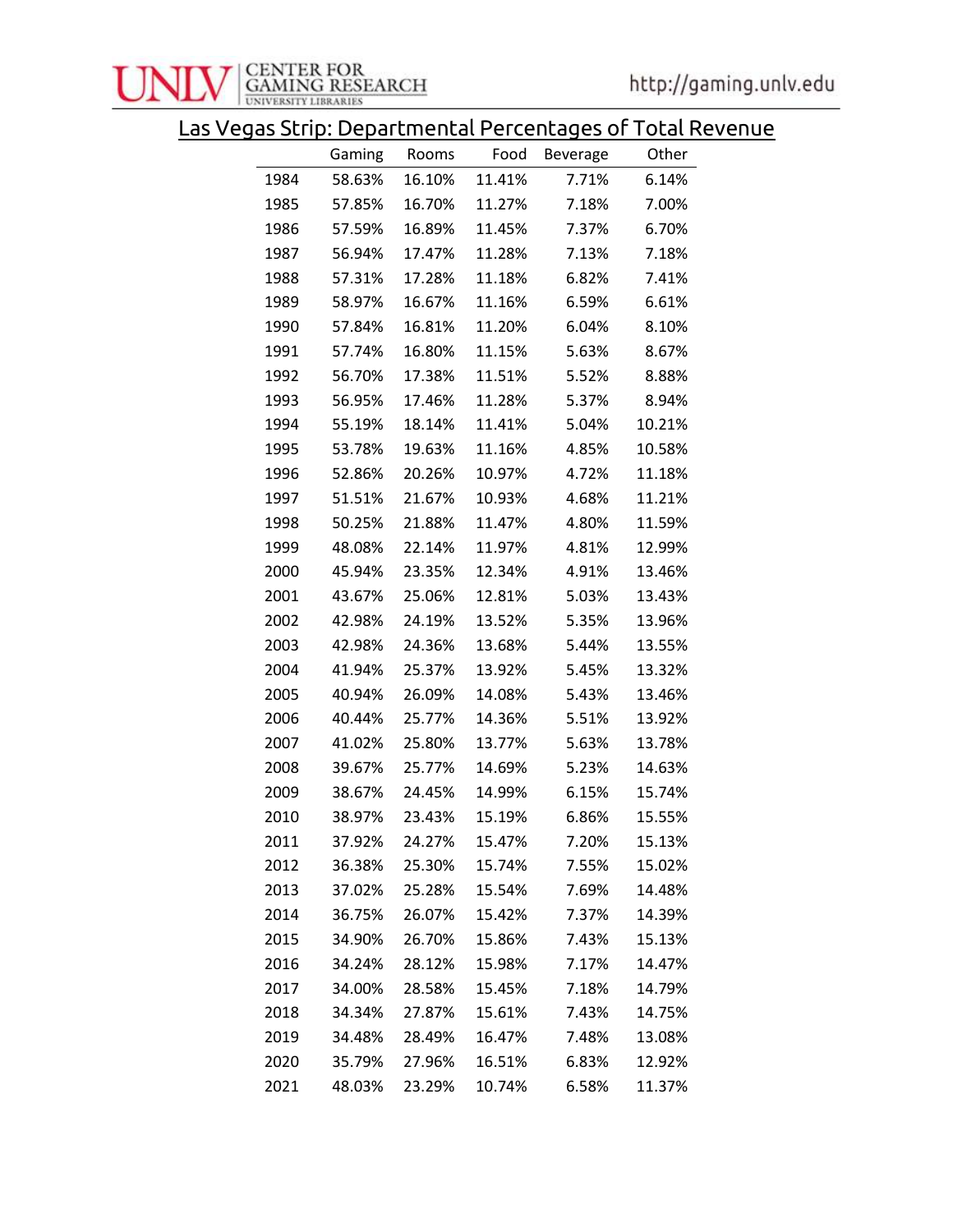# **CENTER FOR<br>GAMING RESEARCH**<br>UNIVERSITY LIBRARIES

http://gaming.unlv.edu

|      | <u> Downtown Las Vegas: Total Departmental Revenues</u> |             |             |                 |            |               |  |  |
|------|---------------------------------------------------------|-------------|-------------|-----------------|------------|---------------|--|--|
|      | Gaming                                                  | Rooms       | Food        | <b>Beverage</b> | Other      | Total         |  |  |
| 1984 | 411,191,865                                             | 21,011,556  | 57,524,520  | 33,564,739      | 39,723,094 | 563,015,774   |  |  |
| 1985 | 441,023,492                                             | 59,060,957  | 61,985,925  | 40,245,748      | 36,426,829 | 638,742,951   |  |  |
| 1986 | 486,828,489                                             | 65,642,463  | 72,074,328  | 40,585,806      | 37,803,701 | 702,934,787   |  |  |
| 1987 | 524,155,564                                             | 79,198,251  | 79,874,887  | 44,379,839      | 49,278,450 | 776,886,991   |  |  |
| 1988 | 592,615,799                                             | 96,965,674  | 89,796,691  | 46,827,069      | 70,822,909 | 897,028,142   |  |  |
| 1989 | 638,506,113                                             | 104,636,425 | 97,647,213  | 48,622,212      | 48,523,851 | 937,935,814   |  |  |
| 1990 | 641,990,399                                             | 107,448,255 | 102,174,604 | 48,000,256      | 49,691,762 | 949,305,276   |  |  |
| 1991 | 669,248,089                                             | 105,539,635 | 109,302,434 | 51,494,486      | 54,361,967 | 989,946,611   |  |  |
| 1992 | 646,577,431                                             | 98,875,172  | 111,682,790 | 48,505,347      | 49,745,993 | 955,386,733   |  |  |
| 1993 | 677,801,673                                             | 106,116,416 | 113,002,503 | 47,876,764      | 48,738,793 | 993,536,149   |  |  |
| 1994 | 657,173,136                                             | 109,138,855 | 115,144,633 | 48,630,749      | 49,235,369 | 979,322,742   |  |  |
| 1995 | 655,972,440                                             | 110,534,623 | 111,322,607 | 46,364,489      | 53,656,071 | 977,850,230   |  |  |
| 1996 | 654,362,075                                             | 123,538,718 | 125,996,213 | 40,037,519      | 31,227,355 | 975,161,880   |  |  |
| 1997 | 687,734,387                                             | 149,243,804 | 159,737,861 | 55,632,091      | 93,573,926 | 1,145,922,069 |  |  |
| 1998 | 683,125,890                                             | 140,896,169 | 160,104,426 | 52,416,532      | 86,626,820 | 1,123,169,837 |  |  |
| 1999 | 667,172,173                                             | 141,397,639 | 153,344,531 | 51,665,925      | 82,421,003 | 1,096,001,271 |  |  |
| 2000 | 670,245,345                                             | 144,554,548 | 150,711,211 | 52,078,390      | 79,360,704 | 1,096,950,198 |  |  |
| 2001 | 671,942,657                                             | 146,364,915 | 152,443,093 | 52,414,607      | 79,467,301 | 1,102,632,573 |  |  |
| 2002 | 661,435,043                                             | 147,281,997 | 151,389,368 | 52,322,068      | 73,296,868 | 1,085,725,344 |  |  |
| 2003 | 655,186,940                                             | 143,811,162 | 148,875,156 | 50,794,622      | 86,565,335 | 1,085,233,215 |  |  |
| 2004 | 653,438,887                                             | 159,799,914 | 149,327,703 | 54,060,324      | 69,092,313 | 1,085,719,141 |  |  |
| 2005 | 658,620,516                                             | 171,499,643 | 155,516,459 | 60,722,280      | 66,245,067 | 1,112,603,965 |  |  |
| 2006 | 641,867,763                                             | 231,786,222 | 157,882,611 | 61,266,060      | 98,973,959 | 1,191,776,615 |  |  |
| 2007 | 624,342,258                                             | 185,144,944 | 157,457,535 | 64,152,735      | 69,266,741 | 1,100,364,213 |  |  |
| 2008 | 614,300,055                                             | 195,556,827 | 162,207,155 | 67,526,428      | 60,720,879 | 1,100,311,344 |  |  |
| 2009 | 548,229,363                                             | 151,618,085 | 146,678,037 | 65,372,388      | 59,810,279 | 971,708,152   |  |  |
| 2010 | 508,345,670                                             | 135,550,104 | 137,949,449 | 65,281,887      | 58,581,345 | 905,708,455   |  |  |
| 2011 | 496,150,847                                             | 140,603,266 | 137,729,370 | 66,329,001      | 59,505,486 | 900,317,970   |  |  |
| 2012 | 512,574,421                                             | 154,067,447 | 143,044,348 | 75,656,253      | 60,322,516 | 945,664,985   |  |  |
| 2013 | 505,896,706                                             | 156,077,975 | 141,083,789 | 78,928,596      | 59,455,159 | 941,442,225   |  |  |
| 2014 | 508,536,028                                             | 175,213,664 | 141,582,386 | 87,725,021      | 63,959,534 | 977,016,633   |  |  |
| 2015 | 528,727,367                                             | 194,706,116 | 155,357,238 | 96,775,385      | 73,812,102 | 1,049,378,208 |  |  |
| 2016 | 549,515,742                                             | 214,217,041 | 161,004,188 | 106,881,927     | 82,092,073 | 1,113,710,971 |  |  |
| 2017 | 613,180,945                                             | 239,250,526 | 171,194,387 | 115,787,835     | 89,047,428 | 1,228,461,121 |  |  |
| 2018 | 633,057,570                                             | 244,157,069 | 172,343,637 | 123,262,286     | 88,378,865 | 1,261,199,427 |  |  |
| 2019 | 664,624,239                                             | 247,906,168 | 177,062,969 | 143,377,641     | 96,402,985 | 1,329,374,002 |  |  |
| 2020 | 534,821,861                                             | 187,424,885 | 133,365,409 | 111,531,104     | 73,093,538 | 1,040,236,797 |  |  |

2021 700,909,749 146,021,609 88,840,530 114,022,357 81,288,720 1,131,082,965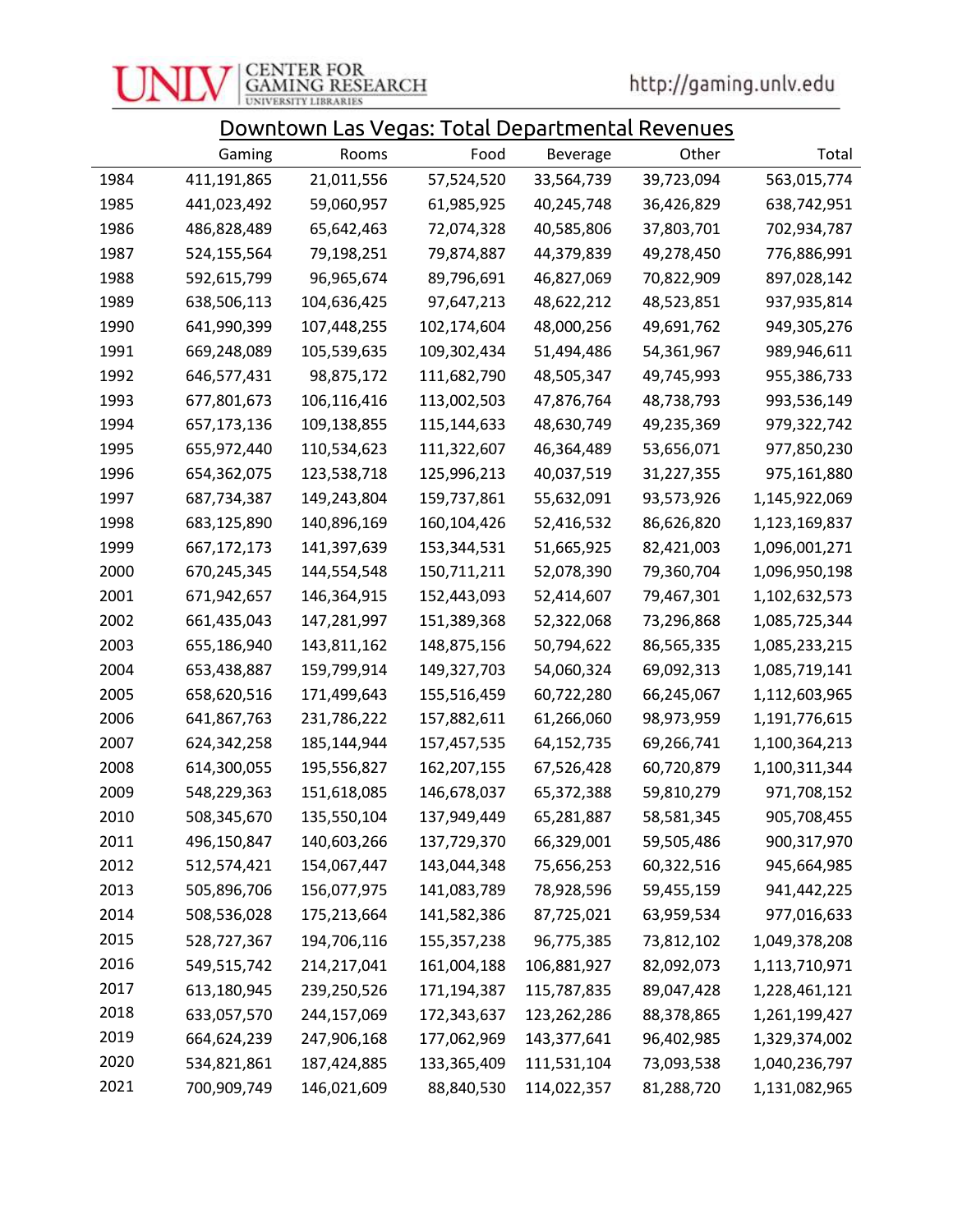

Downtown Las Vegas: Departmental Percentages of Total Revenue

|      | Gaming | Rooms  | Food   | Beverage | Other |
|------|--------|--------|--------|----------|-------|
| 1984 | 73.03% | 3.73%  | 10.22% | 5.96%    | 7.06% |
| 1985 | 69.05% | 9.25%  | 9.70%  | 6.30%    | 5.70% |
| 1986 | 69.26% | 9.34%  | 10.25% | 5.77%    | 5.38% |
| 1987 | 67.47% | 10.19% | 10.28% | 5.71%    | 6.34% |
| 1988 | 66.06% | 10.81% | 10.01% | 5.22%    | 7.90% |
| 1989 | 68.08% | 11.16% | 10.41% | 5.18%    | 5.17% |
| 1990 | 67.63% | 11.32% | 10.76% | 5.06%    | 5.23% |
| 1991 | 67.60% | 10.66% | 11.04% | 5.20%    | 5.49% |
| 1992 | 67.68% | 10.35% | 11.69% | 5.08%    | 5.21% |
| 1993 | 68.22% | 10.68% | 11.37% | 4.82%    | 4.91% |
| 1994 | 67.10% | 11.14% | 11.76% | 4.97%    | 5.03% |
| 1995 | 67.08% | 11.30% | 11.38% | 4.74%    | 5.49% |
| 1996 | 67.10% | 12.67% | 12.92% | 4.11%    | 3.20% |
| 1997 | 60.02% | 13.02% | 13.94% | 4.85%    | 8.17% |
| 1998 | 60.82% | 12.54% | 14.25% | 4.67%    | 7.71% |
| 1999 | 60.87% | 12.90% | 13.99% | 4.71%    | 7.52% |
| 2000 | 61.10% | 13.18% | 13.74% | 4.75%    | 7.23% |
| 2001 | 60.94% | 13.27% | 13.83% | 4.75%    | 7.21% |
| 2002 | 60.92% | 13.57% | 13.94% | 4.82%    | 6.75% |
| 2003 | 60.37% | 13.25% | 13.72% | 4.68%    | 7.98% |
| 2004 | 60.18% | 14.72% | 13.75% | 4.98%    | 6.36% |
| 2005 | 59.20% | 15.41% | 13.98% | 5.46%    | 5.95% |
| 2006 | 53.86% | 19.45% | 13.25% | 5.14%    | 8.30% |
| 2007 | 56.74% | 16.83% | 14.31% | 5.83%    | 6.29% |
| 2008 | 55.83% | 17.77% | 14.74% | 6.14%    | 5.52% |
| 2009 | 56.42% | 15.60% | 15.09% | 6.73%    | 6.16% |
| 2010 | 56.13% | 14.97% | 15.23% | 7.21%    | 6.47% |
| 2011 | 55.11% | 15.62% | 15.30% | 7.37%    | 6.61% |
| 2012 | 54.20% | 16.29% | 15.13% | 8.00%    | 6.38% |
| 2013 | 53.74% | 16.58% | 14.99% | 8.38%    | 6.32% |
| 2014 | 52.05% | 17.93% | 14.49% | 8.98%    | 6.55% |
| 2015 | 50.38% | 18.55% | 14.80% | 9.22%    | 7.03% |
| 2016 | 49.34% | 19.23% | 14.46% | 9.60%    | 7.37% |
| 2017 | 49.91% | 19.48% | 13.94% | 9.43%    | 7.25% |
| 2018 | 50.19% | 19.36% | 13.67% | 9.77%    | 7.01% |
| 2019 | 50.00% | 18.65% | 13.32% | 10.79%   | 7.25% |
| 2020 | 51.41% | 18.02% | 12.82% | 10.72%   | 7.03% |
| 2021 | 61.97% | 12.91% | 7.85%  | 10.08%   | 7.19% |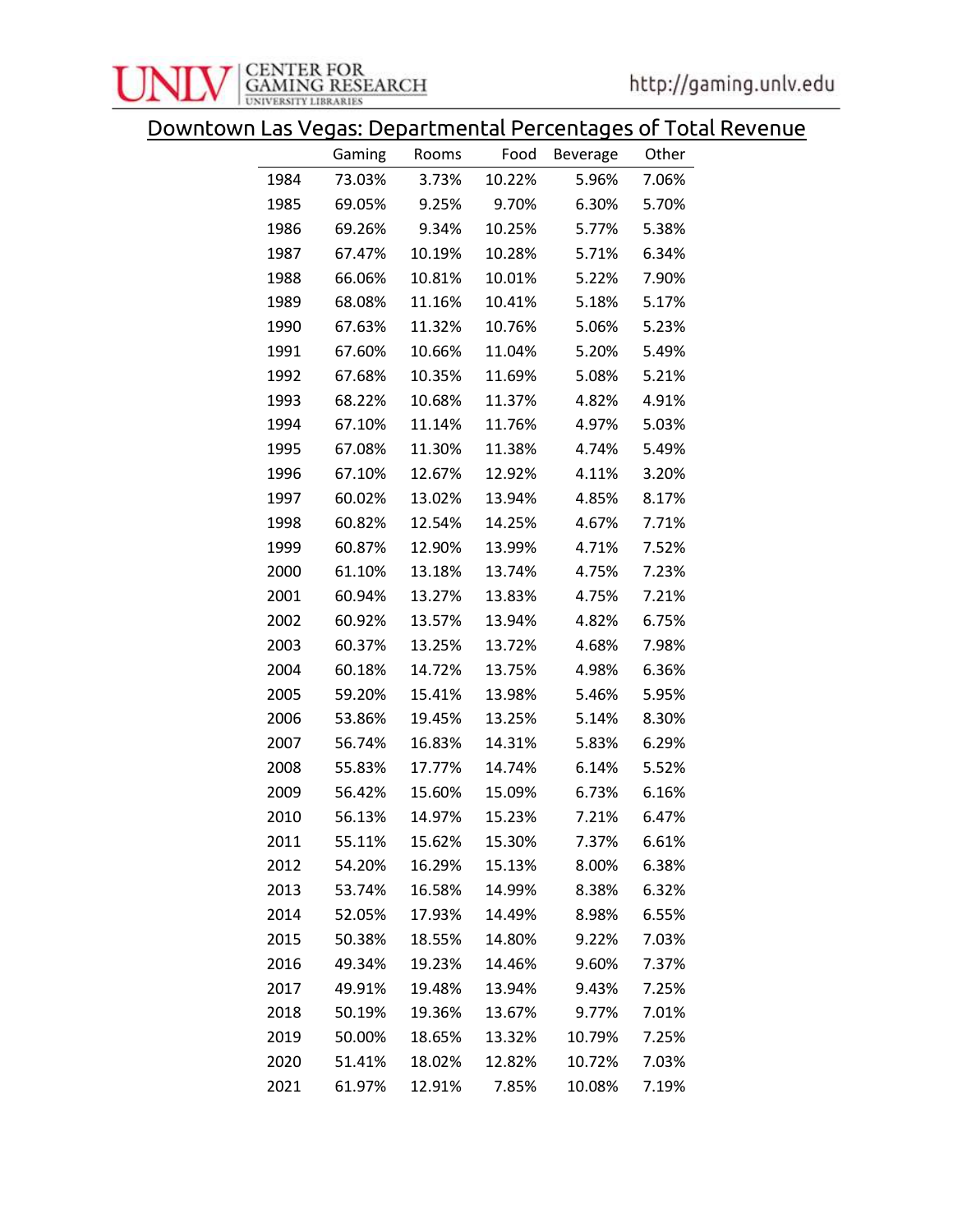

### Boulder Strip: Total Departmental Revenues

|      | Gaming      | Rooms       | Food        | <b>Beverage</b> | Other      | Total         |
|------|-------------|-------------|-------------|-----------------|------------|---------------|
| 1986 | 80,328,279  | 4,136,895   | 15,767,206  | 7,842,645       | 12,208,254 | 120,283,279   |
| 1987 | 94,203,479  | 4,710,367   | 19,101,447  | 8,633,982       | 11,647,039 | 138,296,314   |
| 1988 | 104,161,055 | 5,174,704   | 22,606,979  | 8,965,583       | 13,669,918 | 154,578,239   |
| 1989 | 121,725,617 | 5,811,063   | 26,819,965  | 9,834,911       | 15,331,386 | 179,522,942   |
| 1990 | 137,264,969 | 6,194,702   | 29,814,870  | 11,242,760      | 17,497,106 | 202,014,407   |
| 1991 | 143,306,743 | 5,885,166   | 31,646,394  | 12,905,411      | 18,133,024 | 211,876,738   |
| 1992 | 150,854,021 | 5,530,247   | 31,807,342  | 13,540,627      | 18,235,235 | 219,967,472   |
| 1993 | 161,810,480 | 5,835,642   | 32,898,125  | 14,763,482      | 20,352,411 | 235,660,140   |
| 1994 | 179,042,227 | 4,650,845   | 36,862,096  | 16,951,833      | 20,599,377 | 258,106,378   |
| 1995 | 270,703,558 | 16,376,485  | 60,835,961  | 24,907,796      | 25,791,717 | 398,615,517   |
| 1996 | 333,852,342 | 20,662,785  | 73,387,513  | 29,095,261      | 26,585,505 | 483,583,406   |
| 1997 | 367,671,847 | 25,039,256  | 79,340,624  | 31,310,821      | 27,208,693 | 530,571,241   |
| 1998 | 465,977,932 | 32,150,518  | 101,402,024 | 37,055,128      | 31,202,025 | 667,787,627   |
| 1999 | 536,678,704 | 32,835,317  | 108,854,122 | 39,204,897      | 29,429,682 | 747,002,722   |
| 2000 | 583,593,490 | 36,552,712  | 112,181,392 | 40,327,376      | 28,738,228 | 801,393,198   |
| 2001 | 599,019,769 | 38,345,174  | 113,061,667 | 40,455,037      | 32,915,364 | 823,797,011   |
| 2002 | 647,438,088 | 41,932,965  | 115,458,023 | 54,510,459      | 33,393,517 | 892,733,052   |
| 2003 | 695,105,727 | 46,398,725  | 122,346,783 | 47,144,018      | 35,178,368 | 946,173,621   |
| 2004 | 759,167,339 | 52,736,612  | 123,758,776 | 49,805,900      | 36,855,731 | 1,022,324,358 |
| 2005 | 877,751,439 | 66,625,494  | 133,096,717 | 52,092,455      | 43,966,808 | 1,173,532,913 |
| 2006 | 947,077,330 | 77,815,190  | 145,011,745 | 51,789,326      | 51,656,379 | 1,273,349,970 |
| 2007 | 954,482,349 | 80,367,393  | 152,729,655 | 54,769,343      | 52,068,645 | 1,294,417,385 |
| 2008 | 918,029,888 | 77,515,953  | 150,373,201 | 57,985,203      | 44,271,679 | 1,248,175,924 |
| 2009 | 866,601,845 | 68,880,174  | 159,341,948 | 62,031,929      | 47,318,849 | 1,204,174,745 |
| 2010 | 817,552,995 | 69,040,186  | 161,291,655 | 61,570,387      | 58,946,715 | 1,168,401,938 |
| 2011 | 829,315,077 | 70,267,920  | 158,890,671 | 60,157,927      | 63,137,085 | 1,181,768,680 |
| 2012 | 857,094,479 | 75,068,003  | 163,884,593 | 61,098,424      | 67,656,683 | 1,224,802,182 |
| 2013 | 826,292,890 | 74,412,506  | 165,960,627 | 59,676,368      | 49,682,546 | 1,176,024,937 |
| 2014 | 828,229,131 | 76,881,174  | 164,372,351 | 56,733,074      | 48,434,984 | 1,174,650,714 |
| 2015 | 849,868,013 | 82,417,791  | 172,620,999 | 54,073,092      | 50,558,030 | 1,209,537,925 |
| 2016 | 864,012,836 | 90,401,373  | 176,699,243 | 53,737,998      | 51,519,530 | 1,236,470,980 |
| 2017 | 871,999,647 | 98,773,206  | 177,091,514 | 60,258,004      | 50,745,289 | 1,258,867,660 |
| 2018 | 910,491,264 | 97,597,132  | 181,122,804 | 66,334,933      | 55,802,442 | 1,311,348,575 |
| 2019 | 934,488,500 | 104,111,526 | 179,095,531 | 90,302,173      | 56,225,839 | 1,364,223,569 |
| 2020 | 741,102,515 | 79,599,783  | 134,325,412 | 68,145,165      | 42,827,380 | 1,066,000,255 |
| 2021 | 971,018,679 | 63,933,786  | 81,749,158  | 71,411,048      | 41,731,942 | 1,229,844,613 |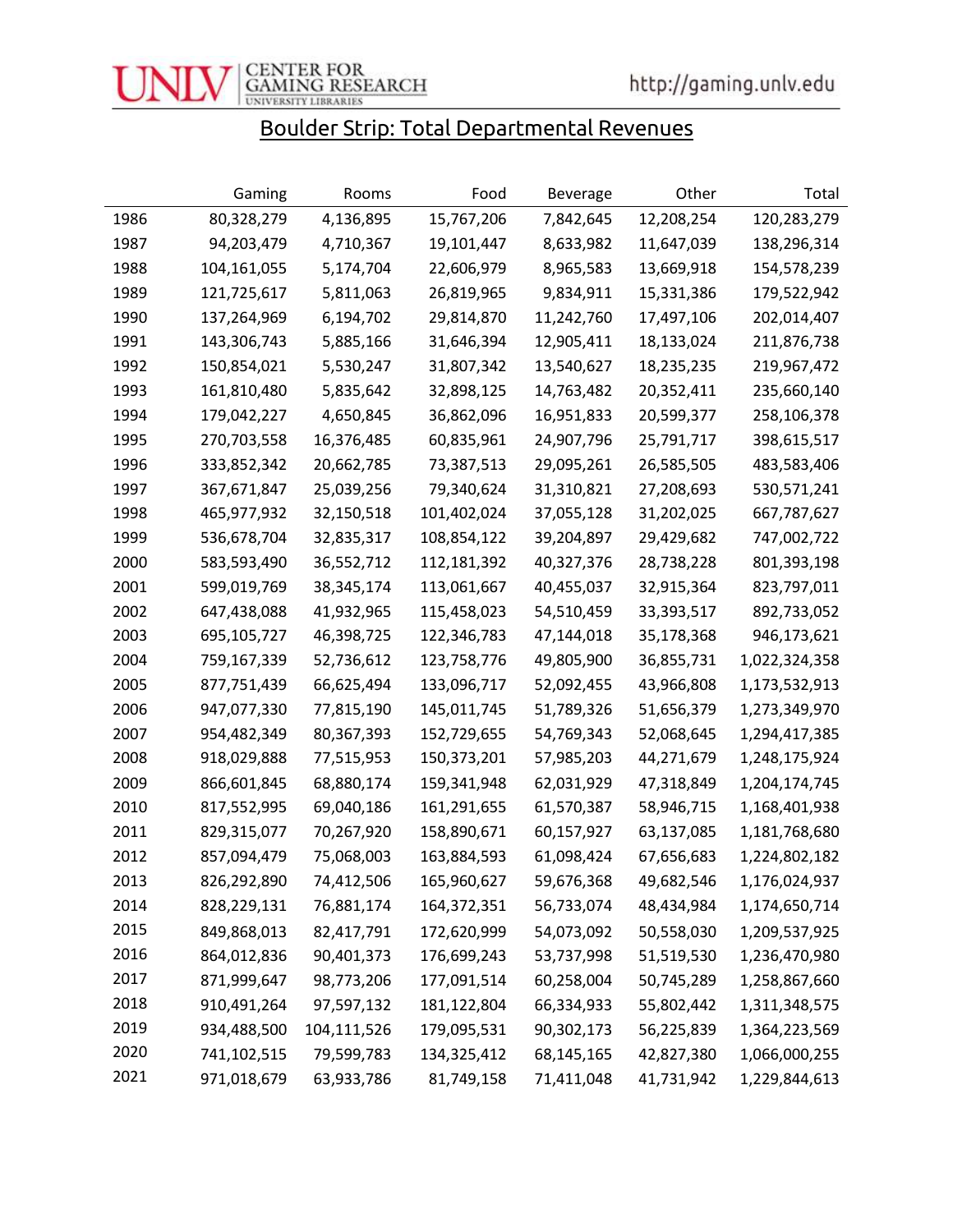

## Boulder Strip: Departmental Percentages of Total Revenue

|      | Gaming | Rooms | Food   | <b>Beverage</b> | Other  |
|------|--------|-------|--------|-----------------|--------|
| 1986 | 66.78% | 3.44% | 13.11% | 6.52%           | 10.15% |
| 1987 | 68.12% | 3.41% | 13.81% | 6.24%           | 8.42%  |
| 1988 | 67.38% | 3.35% | 14.62% | 5.80%           | 8.84%  |
| 1989 | 67.81% | 3.24% | 14.94% | 5.48%           | 8.54%  |
| 1990 | 67.95% | 3.07% | 14.76% | 5.57%           | 8.66%  |
| 1991 | 67.64% | 2.78% | 14.94% | 6.09%           | 8.56%  |
| 1992 | 68.58% | 2.51% | 14.46% | 6.16%           | 8.29%  |
| 1993 | 68.66% | 2.48% | 13.96% | 6.26%           | 8.64%  |
| 1994 | 69.37% | 1.80% | 14.28% | 6.57%           | 7.98%  |
| 1995 | 67.91% | 4.11% | 15.26% | 6.25%           | 6.47%  |
| 1996 | 69.04% | 4.27% | 15.18% | 6.02%           | 5.50%  |
| 1997 | 69.30% | 4.72% | 14.95% | 5.90%           | 5.13%  |
| 1998 | 69.78% | 4.81% | 15.18% | 5.55%           | 4.67%  |
| 1999 | 71.84% | 4.40% | 14.57% | 5.25%           | 3.94%  |
| 2000 | 72.82% | 4.56% | 14.00% | 5.03%           | 3.59%  |
| 2001 | 72.71% | 4.65% | 13.72% | 4.91%           | 4.00%  |
| 2002 | 72.52% | 4.70% | 12.93% | 6.11%           | 3.74%  |
| 2003 | 73.46% | 4.90% | 12.93% | 4.98%           | 3.72%  |
| 2004 | 74.26% | 5.16% | 12.11% | 4.87%           | 3.61%  |
| 2005 | 74.80% | 5.68% | 11.34% | 4.44%           | 3.75%  |
| 2006 | 74.38% | 6.11% | 11.39% | 4.07%           | 4.06%  |
| 2007 | 73.74% | 6.21% | 11.80% | 4.23%           | 4.02%  |
| 2008 | 73.55% | 6.21% | 12.05% | 4.65%           | 3.55%  |
| 2009 | 71.97% | 5.72% | 13.23% | 5.15%           | 3.93%  |
| 2010 | 69.97% | 5.91% | 13.80% | 5.27%           | 5.05%  |
| 2011 | 70.18% | 5.95% | 13.45% | 5.09%           | 5.34%  |
| 2012 | 69.98% | 6.13% | 13.38% | 4.99%           | 5.52%  |
| 2013 | 70.26% | 6.33% | 14.11% | 5.07%           | 4.22%  |
| 2014 | 70.51% | 6.55% | 13.99% | 4.83%           | 4.12%  |
| 2015 | 70.26% | 6.81% | 14.27% | 4.47%           | 4.18%  |
| 2016 | 69.88% | 7.31% | 14.29% | 4.35%           | 4.17%  |
| 2017 | 69.27% | 7.85% | 14.07% | 4.79%           | 4.03%  |
| 2018 | 69.43% | 7.44% | 13.81% | 5.06%           | 4.26%  |
| 2019 | 62.66% | 9.12% | 15.68% | 7.91%           | 4.92%  |
| 2020 | 63.42% | 9.05% | 15.28% | 7.75%           | 4.87%  |
| 2021 | 75.78% | 6.01% | 7.69%  | 6.72%           | 3.93%  |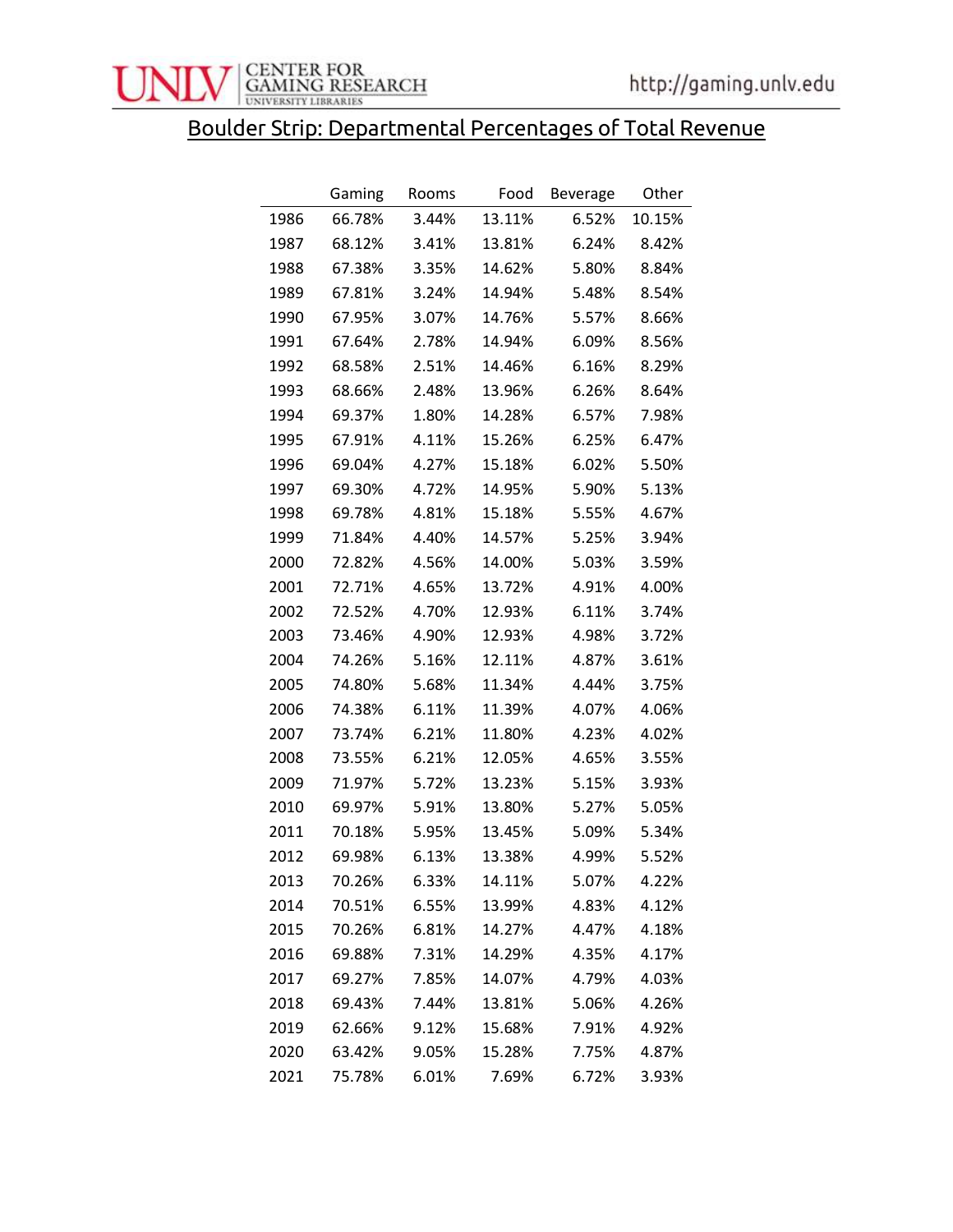

### Washoe County: Total Departmental Revenues

|      | Gaming        | Rooms       | Food        | <b>Beverage</b> | Other       | Total         |
|------|---------------|-------------|-------------|-----------------|-------------|---------------|
| 1990 | 771,352,588   | 166,978,425 | 170,511,268 | 82,044,520      | 95,777,652  | 1,286,664,453 |
| 1991 | 818,253,323   | 171,968,492 | 175,012,515 | 83,052,239      | 103,461,504 | 1,351,748,073 |
| 1992 | 867,595,723   | 182,360,901 | 182,023,579 | 86,212,222      | 91,383,417  | 1,409,575,842 |
| 1993 | 880,222,293   | 186,241,044 | 184,797,511 | 88,398,416      | 96,649,425  | 1,436,308,689 |
| 1994 | 912,358,473   | 191,162,987 | 191,748,409 | 90,191,008      | 111,025,384 | 1,496,486,261 |
| 1995 | 921,049,448   | 202,171,857 | 202,130,826 | 89,243,643      | 127,200,497 | 1,541,796,271 |
| 1996 | 985,299,568   | 222,192,762 | 221,056,453 | 98,680,358      | 141,107,258 | 1,668,336,399 |
| 1997 | 962,589,535   | 231,111,771 | 231,108,331 | 102,190,035     | 144,119,307 | 1,671,118,979 |
| 1998 | 989,887,233   | 250,639,738 | 246,847,908 | 108,694,063     | 165,011,776 | 1,761,080,718 |
| 1999 | 1,016,966,942 | 247,540,449 | 251,256,486 | 108,625,114     | 169,762,619 | 1,794,151,610 |
| 2000 | 1,104,386,615 | 269,841,635 | 274,064,206 | 114,370,210     | 216,873,268 | 1,979,535,934 |
| 2001 | 1,081,324,618 | 273,060,692 | 277,258,180 | 113,368,401     | 228,308,221 | 1,973,320,112 |
| 2002 | 1,021,012,252 | 256,781,624 | 270,477,588 | 108,564,440     | 191,826,403 | 1,848,662,307 |
| 2003 | 1,008,350,487 | 254,476,590 | 266,502,106 | 112,498,810     | 157,853,033 | 1,799,681,026 |
| 2004 | 988,325,038   | 272,682,738 | 270,397,975 | 113,476,751     | 149,596,755 | 1,794,479,257 |
| 2005 | 994,486,702   | 275,434,086 | 276,409,454 | 113,938,246     | 156,771,922 | 1,817,040,410 |
| 2006 | 1,041,822,437 | 284,008,077 | 277,951,960 | 117,440,039     | 193,880,532 | 1,915,103,045 |
| 2007 | 1,044,960,287 | 294,687,686 | 284,230,160 | 115,711,064     | 171,906,005 | 1,911,495,202 |
| 2008 | 976,831,659   | 289,453,170 | 282,780,281 | 113,482,903     | 177,499,798 | 1,840,047,811 |
| 2009 | 847,864,939   | 260,445,661 | 271,436,439 | 103,635,572     | 110,677,441 | 1,594,060,052 |
| 2010 | 780,107,455   | 253,097,898 | 245,938,263 | 103,269,339     | 110,224,802 | 1,492,637,757 |
| 2011 | 739,503,539   | 235,369,453 | 228,937,085 | 101,386,900     | 118,397,707 | 1,423,594,684 |
| 2012 | 728,752,185   | 231,164,146 | 235,521,770 | 107,838,750     | 138,387,487 | 1,441,664,338 |
| 2013 | 727,654,114   | 232,040,077 | 225,216,834 | 97,327,010      | 104,532,272 | 1,386,770,307 |
| 2014 | 737,686,553   | 236,935,109 | 236,993,949 | 99,517,126      | 109,729,874 | 1,420,862,611 |
| 2015 | 756,323,363   | 240,333,591 | 240,435,953 | 96,592,714      | 122,803,786 | 1,456,489,407 |
| 2016 | 785,535,527   | 266,568,978 | 250,628,002 | 98,145,403      | 124,825,824 | 1,525,703,734 |
| 2017 | 797,905,205   | 275,716,451 | 243,372,043 | 103,988,646     | 128,350,024 | 1,549,332,369 |
| 2018 | 848,192,978   | 308,453,408 | 250,818,578 | 118,254,423     | 142,444,903 | 1,668,164,290 |
| 2019 | 858,641,212   | 324,629,860 | 254,349,350 | 140,090,424     | 150,823,707 | 1,728,534,553 |
| 2020 | 640,525,650   | 244,247,088 | 195,308,092 | 121,032,525     | 154,043,867 | 1,355,157,222 |
| 2021 | 871,945,222   | 245,001,375 | 156,949,481 | 117,882,432     | 122,264,468 | 1,514,042,978 |